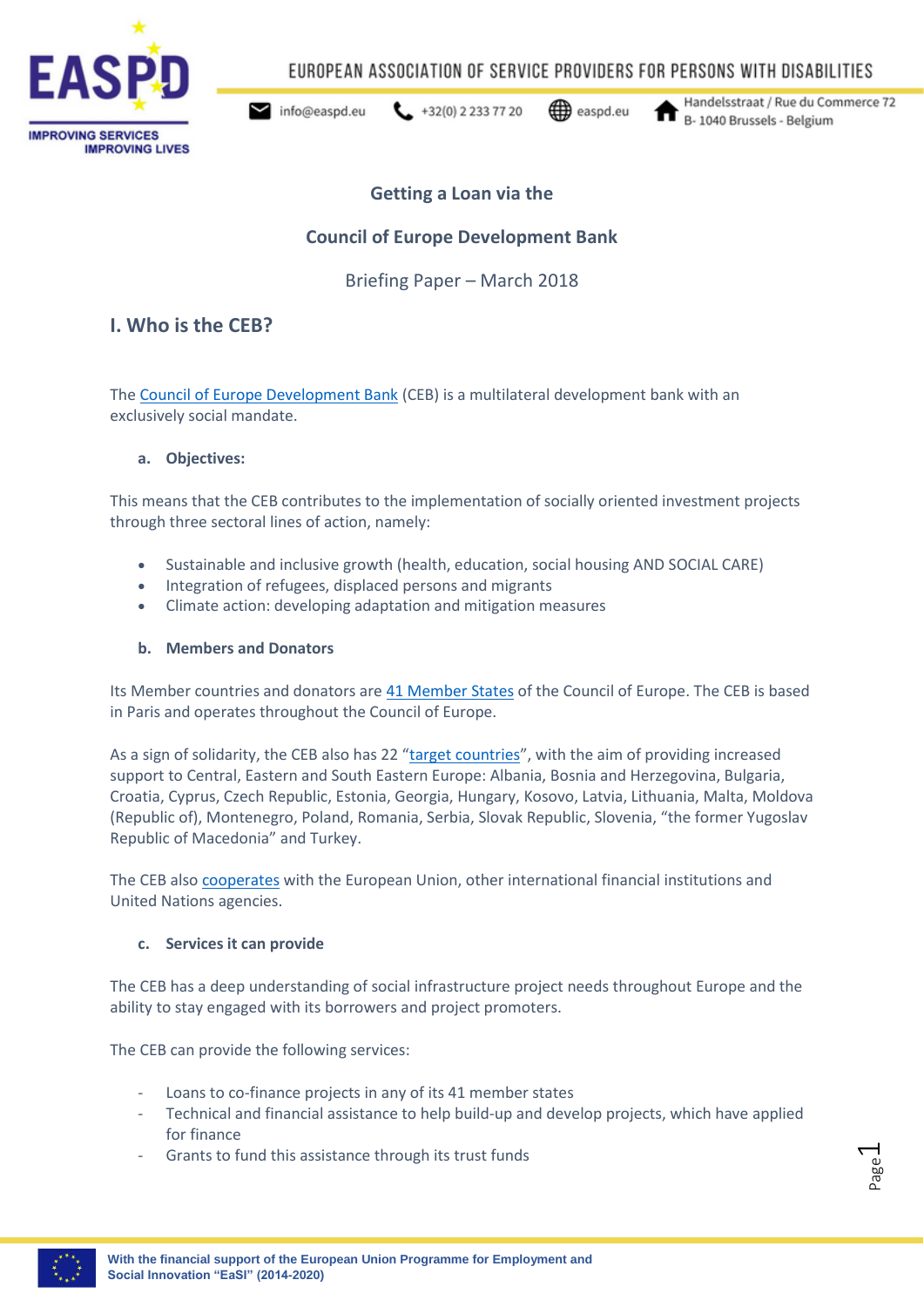

info@easpd.eu  $\leftarrow$  +32(0) 2 233 77 20

easpd.eu

Handelsstraat / Rue du Commerce 72 B-1040 Brussels - Belgium

## **II. What can the CEB offer you?**

The CEB can provide loans to co-finance projects in any of its 41 member states, in accordance with its mandate. Potential borrowers include governments, regional or local authorities, and public or private financial institutions and banks.

They do not (yet) include not-for-profit or private service providers, which means that their investment projects must be partnered with either a public authority, a public investment bank or a private/commerical bank.

As said, the CEB can provide the following services:

#### **a. Loans to co-finance projects in any of its 41 member states**

This can be done through a range of flexible financing instruments, which best fit the project's and the borrower's needs. The main instruments include:

- $\circ$  CEB Project loans which usually finance a predefined individual infrastructure investment
- o CEB Programme Loans, which are used to fund multi-project programmes; usually support municipal investment plans. These are also often implemented through commercial bank partners

Other instruments can also help:

- $\circ$  the EU Co-financing Facility (ECF) allows for co-financing and/or ex-ante financing of EU-funded investment activities at the country level,
- $\circ$  the Public Sector Financing Facility (PFF) covers temporary financing gaps in the public sector and facilitates the continuation of investments and reform programmes,
- $\circ$  the Cross-Sectoral Loan Programme (CSL) responds to the public authorities' social infrastructure needs in several overlapping sectors.

Thanks to its excellent [rating](https://coebank.org/en/investor-relations/credit-rating/) (Aa1 with Moody's, outlook stable, AA+ with Standard & Poor's, outlook positive and AA+ with Fitch Ratings, outlook stable), the CEB raises funds in the international capital markets on very competitive terms. As a non-profit driven institution, the Bank applies only a limited margin to its loans and charges no fees, thus enabling its borrowers to significantly reduce the cost of the loans they take out to finance social projects. The CEB offers loans in line with the characteristics of the underlying projects and the specific clients' needs through tailor-made structures and a great deal of flexibility in terms of disbursement amounts, maturity, currency and interest-rate structures or capital and interest payment dates

#### **b. Technical and financial assistance to help build-up and develop projects, which have applied for finance**

The CEB can also provide expertise and support through its highly-specialised, skilled staff with diverse professional and cultural backgrounds. The expertise of the Bank's workforce goes beyond

Page  $\sim$ 

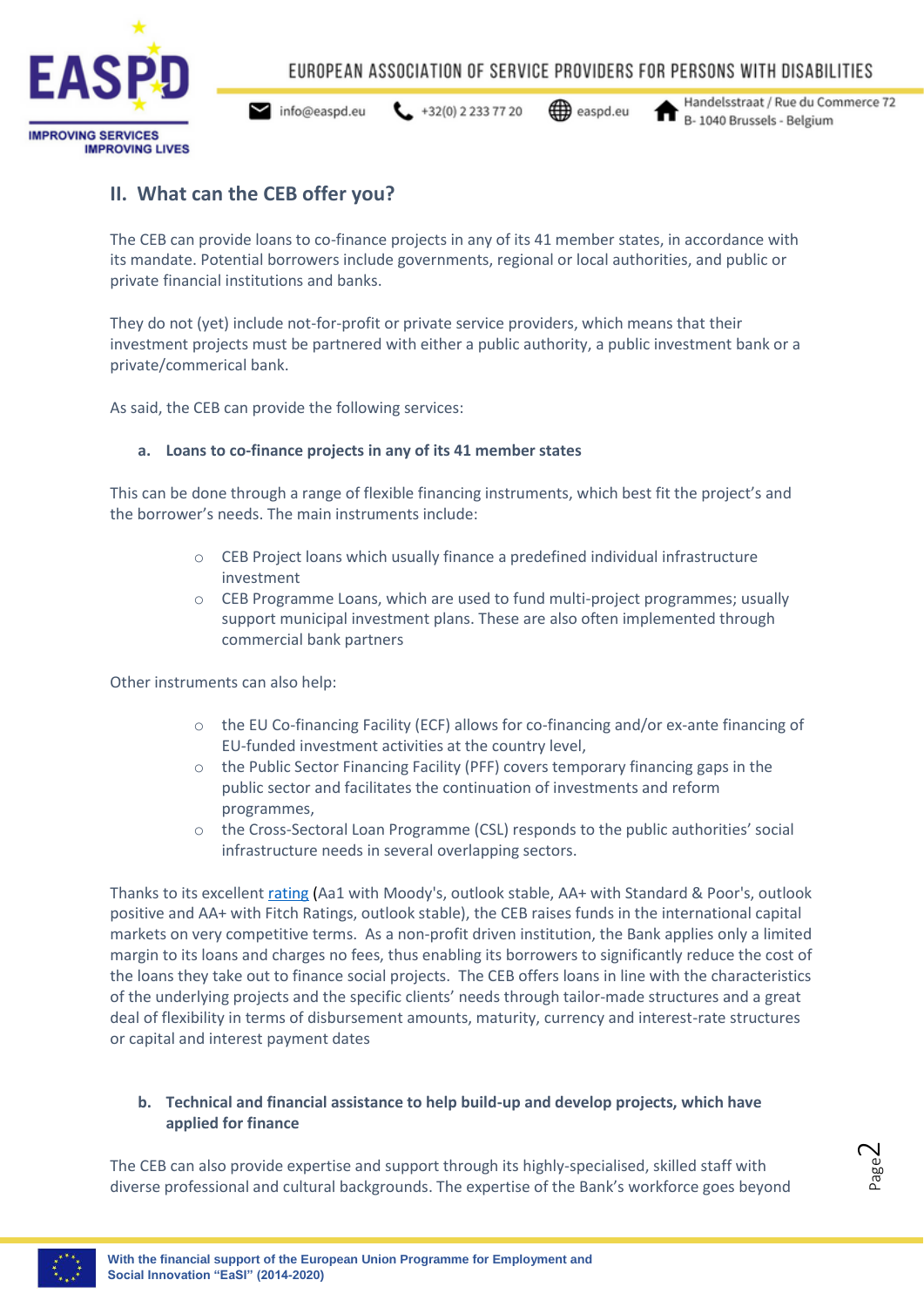

 $432(0) 22337720$ info@easpd.eu

easpd.eu

Handelsstraat / Rue du Commerce 72 B-1040 Brussels - Belgium

the traditional banking areas of finance, economics and risk management to include project management skills, as well as civil engineering, education, health or housing expertise. The CEB's technical, operational and financial knowhow ensures that both the project structure and the financing offer closely match the borrowers' requirements.

The CEB's supple and reactive institutional and organisational structure allows it to address the clients' needs through rapid and proactive turn-around. Identifying the issues in project preparation and implementation as they arise and finding ways to resolve them in real time is one of the strongest assets that the CEB brings to the projects it finances. This kind of support, going far beyond the provision of simple financing, provides the basis for developing long-standing partnerships between the CEB and its clients.

### **c. Grants to fund this assistance through its trust funds**

The CEB provides enhanced technical and project management support throughout the project cycle key to enabling the Bank to actively accompany its borrowers. Donor funds may finance technical assistance for project sponsors, helping them to prepare and implement their projects in accordance with best practices. In this respect, the CEB channels either the external donor funds at its disposal or its own resources through internal instruments

The CEB can provide grants to help develop projects and make them "bankable"; usually through one of its trust [funds.](https://coebank.org/en/project-financing/donors-and-trust-funds/trust-funds/) This can only be accessed on the basis of a loan application, however.

## **III. How to get a loan through the CEB?**

#### **a. Procedure for larger loans, typically over €10 million**

The following procedure is usually for larger loans superior to  $\epsilon$ 10 million.

To benefit from the CEB's services, it is necessary to apply for a loan. A loan application must include

- A brief description of the project, as well as its sustainability
- The financial aspect's of the project (loan amount, estimated project cost, financing plan) and implementation schedule
- A profile of the borrower and general information.

The CEB have developed a [handbook for the preparation and implementation of projects;](https://coebank.org/documents/39/Handbook.pdf) which provides information and support on the above criteria.

All loan applications have to meet specific technical and social criteria and be in conformity with the Bank's environmental, procurement and compliance guidelines and policies.

#### **b. Procedure for smaller or medium loans, typically under €10 million**

The CEB does not generally loan to smaller projects. In these cases, it prefers to either

Provide the loan through a national or local bank



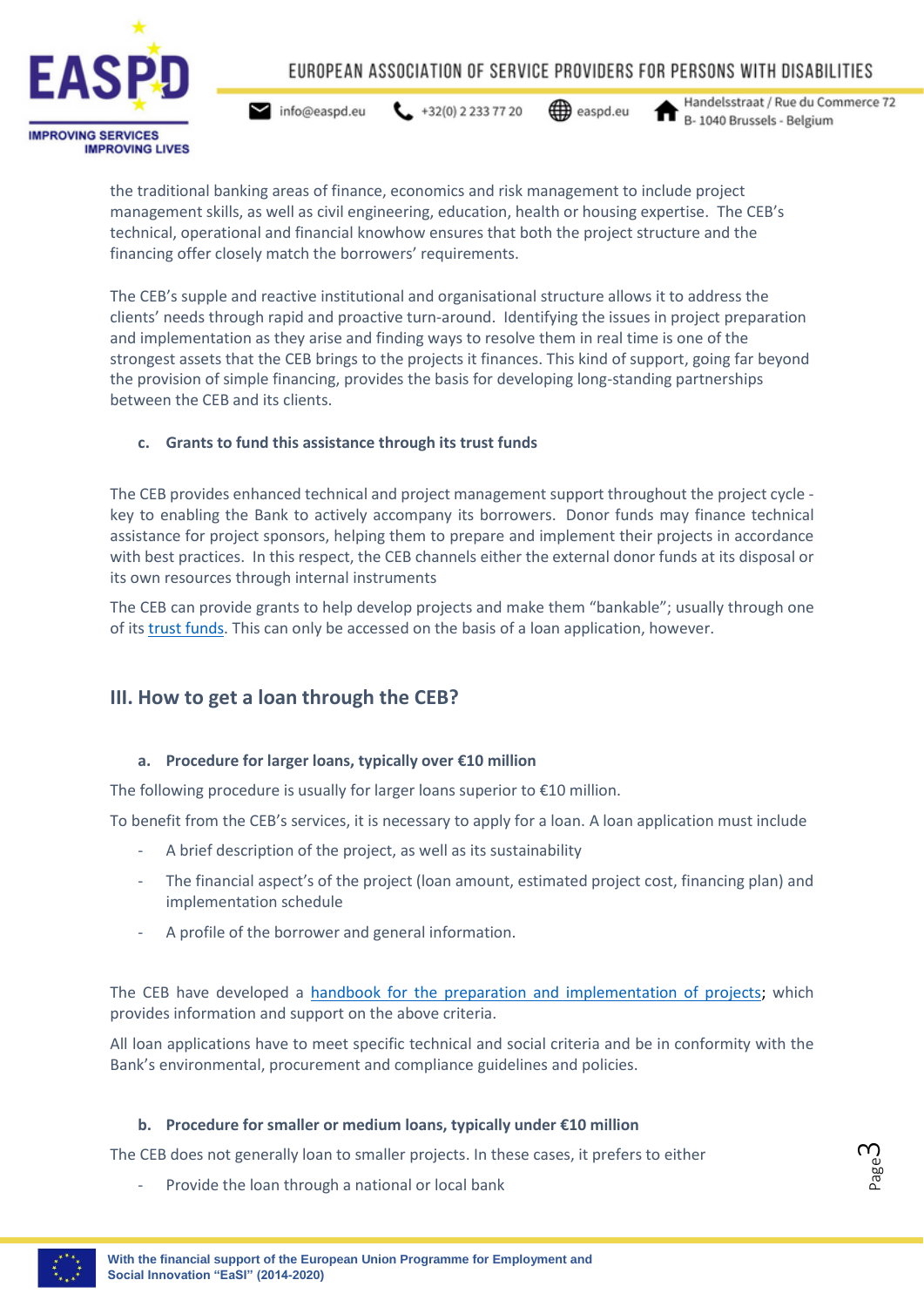

 $\leftarrow$  +32(0) 2 233 77 20  $\blacktriangleright$  info@easpd.eu

easpd.eu

Handelsstraat / Rue du Commerce 72 B-1040 Brussels - Belgium

Some banks already have agreements with the CEB, where they already provide loans to social sector organisations. This is the case in France, for instance, where the CEB provides loans to Crédit Coopératif and Crédit Agricole to in turn provide decent loans to social sector organisations.

- o Ask your local bank if they have such an agreement or wish to get one. Banks would usually be more interested if there are several projects in a given area which require loans (to get the critical mass). As such, it may be interesting to explore with the investment plans of other social service providers or similar sectors.
- Provide the loan through a local, regional or national authority

The CEB typically provides loans to public authorities. If you have come to a standpoint with your authorities in terms of funding the project, they may be interested in exploring alternative options. The CEB could provide a route for the public authority to fund your investment project and others they may have in mind.

Your next step could be to raise the services which the CEB offers with your relevant public authority. If interested, they could in turn build a project application for the CEB themselves; usually in the form of a CEB Programme loan (see above).

## **IV. CEB and Social Care**

The CEB has historically invested more in health, education & social housing, than in social care. With the growing demand for social care, as well as a growing understanding of the sector's needs, the CEB wishes to invest more in this field.

A recent [CEB Technical Brief on Social Care Systems in Europe](https://coebank.org/media/documents/Technical-Brief_2_Social_Care_Systems_in_Europe.pdf) has highlighted both their past investments and future ambitions. Past projects invested in by CEB includes

- Finland 2006: building new rented houses/apartments for youngsters with intellectual disabilities. €100 million EUR via Pohjola Bank.
- Romania 2006: social centres for vulnerable children and families.  $\epsilon$ 10mln to nat° gov.
- Slovenia 2008: municipal investments in favour of the elderly. €30mln to reg° gov.
- France 2014: financing the renovation, expansion & improvement of care centers for dependent population. €150 mln through BPCE Bank.
- Belgium 2017: Financing renovation & expansion of retiring & nursing homes. €200 mln via Belfius Bank.

The Brief also highlights the wish of the CEB to

- Support the process of DI
- Support investment in human capital to develop existing and new social care training;
- Provide technical assistance and develop targeted investment funds for social care sector;
- Support the development of social enterprises as new potential borrowers
- Explore new funding mechanisms (Social Impact Bonds) to develop preventative care services.

# **V. Bibliography**